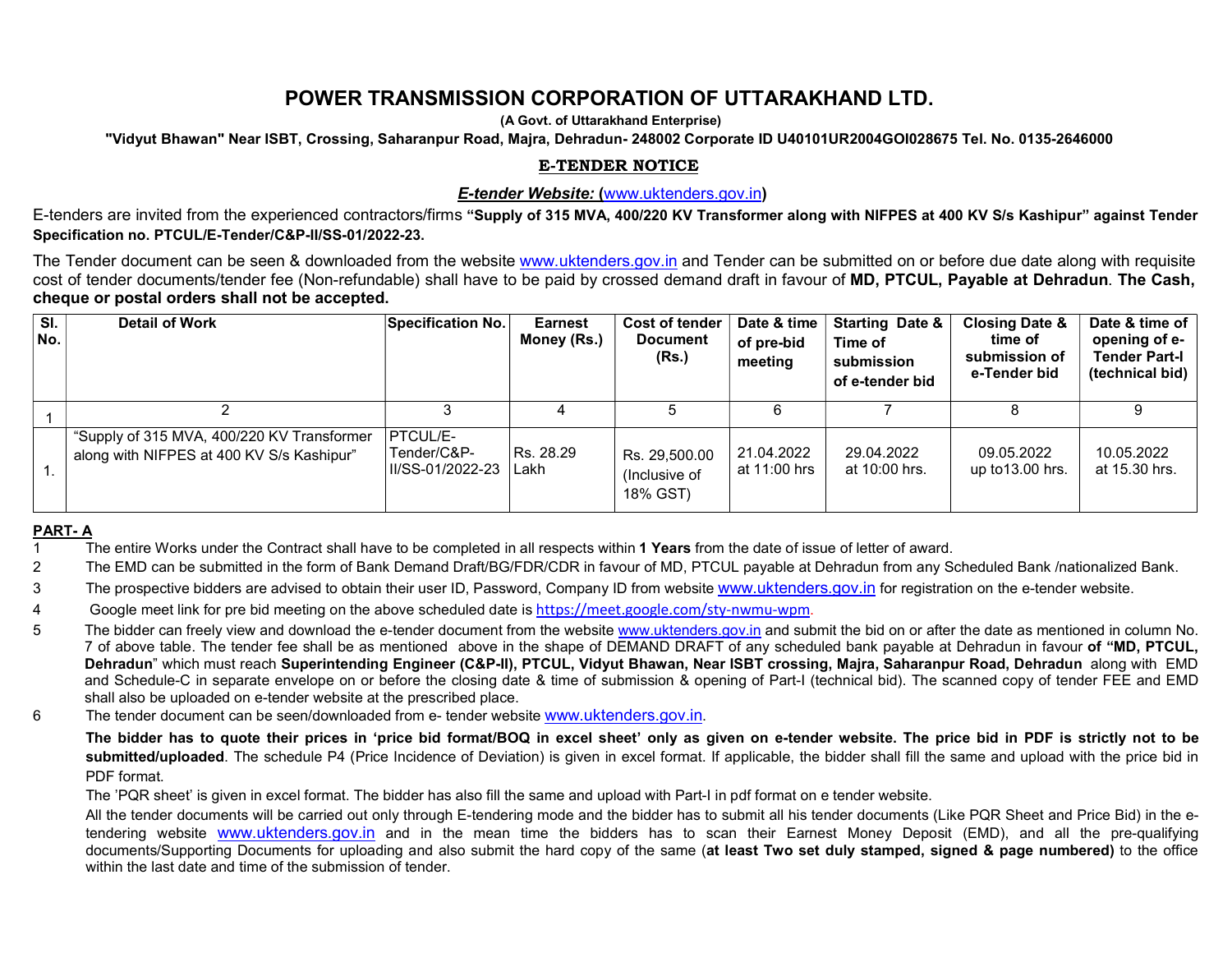This office is not responsible if the tender fee, EMD and Schedule-C is delayed in transit or is not made available by the Postal Department / Courier at the address prescribed above.

7 The bidders shall scan EMD to be given as DD/FDR/CDR in favour of MD, Power Transmission Corporation of Uttarakhand Ltd., Dehradun on any Scheduled Bank in Dehradun or by Bank Guarantee from any Nationalized Bank in the format provided in the tender document. The scanned EMD as mentioned must be uploaded in PDF format in addition to sending the original as stated above.

It is mandatory for the bidders to submit the original tender fee in the form of DD (Non refundable), original hard copy of the EMD, schedule "C" and 'Declaration' regarding correctness of the documents (all should be in a single separate envelope) and the hard copy (at least two set) of all other pre-qualifying documents/Supporting Documents/certificates of tender document to SE (C&P-II) office on or before closing date & time of opening of technical bid.

- 8 The Bidders who are not already registered with PTCUL shall take the printout of the Vendor Registration form which is given with the bidding documents and shall submit the same duly filled along with Vendor Registration fee of Rs.10000/- (plus 18% GST) to be paid as DD in favor of MD, PTCUL, Dehradun. The Vendor Registration form, along with supporting documents and vendor registration fee must reach at Superintending Engineer (C&P-II), PTCUL, 'Vidyut Bhawan', Near ISBT crossing, Majra, Saharanpur road, Dehradun On or before the closing date of submission of the bid. If vendor registration fees & documents etc. are submitted with the bid documents than it should be sealed in a separate envelope.
- 9 E-Tenders will be received and opened on the date as mentioned above or any extension thereof. In case the above date is holiday, the tenders will be received & opened on the next working day.
- 10 It is mandatory for the bidder to submit the hard copy of Schedule-C (Bid validity declaration) and 'Declaration' regarding correctness of the documents, in Rs.100 stamp duly notarized, as per the format given in the PQR excel sheet of the tender documents and also upload the copy of the same on e-tender website with the supporting document of your technical bid proposal.
- 11 As per guidelines/circular dated 31.08.2011 and dated 18.04.2010 by Directorate STQC, IT Department, New Delhi and CVC, Govt. of India, the use of class-3 Digital Signature, procured from any certifying authority, is made mandatory for the firms to login on the e-tender website www.uktenders.gov.in. For any details regarding etendering contact no. +91-8899890000 or for technical queries 24X7 help desk no. 0120-4200462, 0120-4001002, 0120-4001005,0120-6277787 or email at supporteproc@nic.in
- 12 The bidders are requested to read all the instructions/conditions of the bid documents & NIT carefully and submit their bid accordingly. Be ensured that all the required and supporting documents has to be uploaded on e-tender website.

### PART B

### A. Qualifying Criteria

### 1.0 Technical Qualifying Requirement

### QUALIFICATION OF THE BIDDER

Qualification of bidder will be based on meeting the minimum pass/fail criteria specified below regarding the Bidder's technical experience and financial position as demonstrated by the Bidder's responses in the corresponding Bid Schedules. Technical experience and financial resources of any proposed subcontractor shall not be taken into account in determining the Bidder's compliance with the qualifying criteria.

The Employer may assess the capacity and capability of the bidder, to successfully execute the scope of work covered under the package within stipulated completion period. This assessment shall inter-alia include (i) document verification; (ii) bidders work/manufacturing facilities visit; (iii) manufacturing capacity, details of works executed, works in hand, anticipated in future & the balance capacity available for present scope of works; (iv) details of plant and machinery, manufacturing and testing facilities, manpower and financial resources; (v) details of quality systems in place; (vi) past experience and performance; (vii) customer feedback; (viii) banker's feedback etc.

- 1.1.1 The manufacturer should have minimum 10 years manufacturing experience of similar or higher voltage class transformer.
- 1.1.2 The transformer offered by bidder should have type test report not older than 05 years as on the date of bid opening and shall enclose the relevant test report/certificate along with bid.
- 1.1.3 Manufacturer should have successfully carried out Dynamic Short Circuit Test on 315 MVA, 400/220/33 KV Auto Transformer as on the originally scheduled date of bid opening and shall enclosed the relevant Test Report/certificate along with bid.